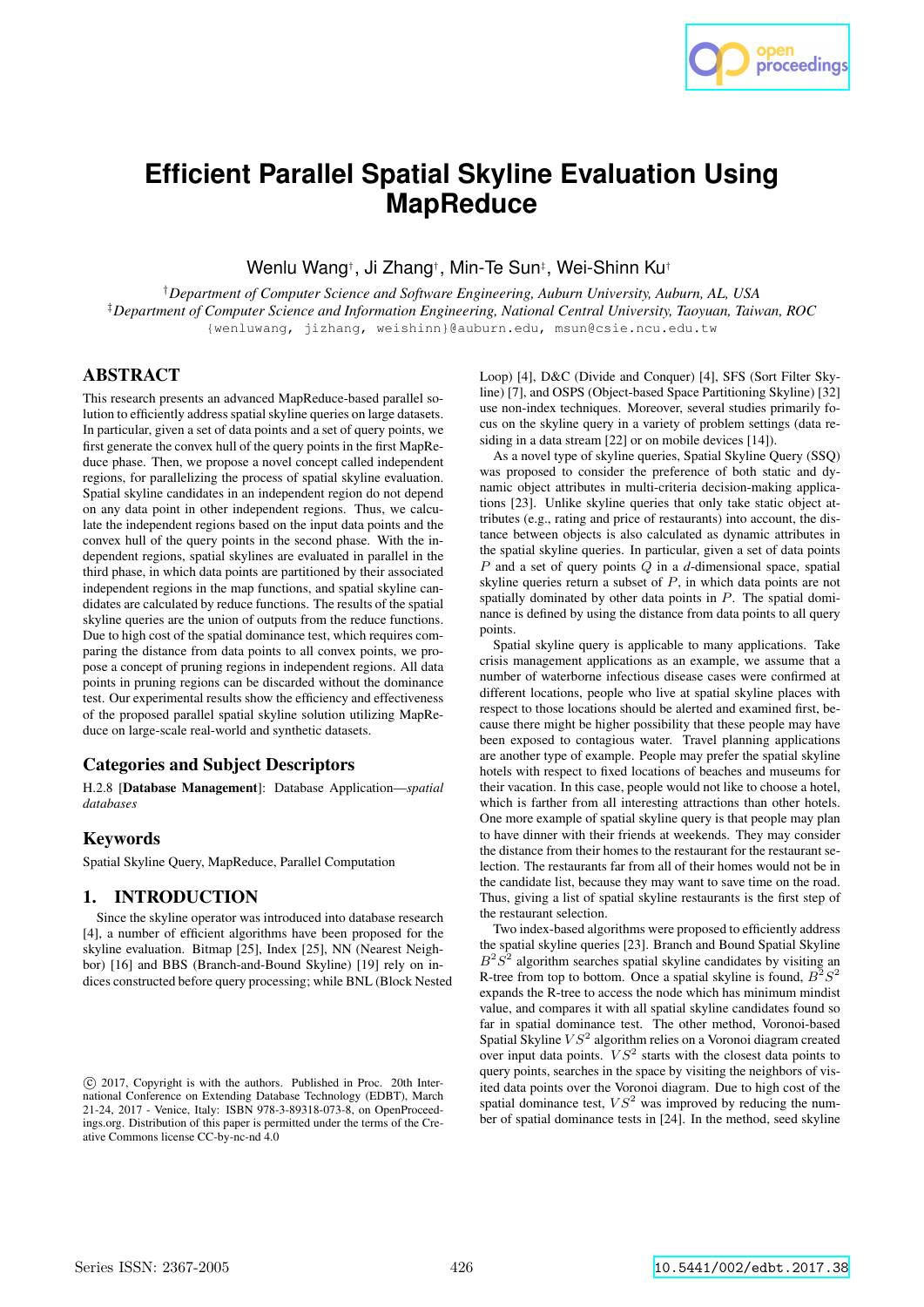points (a subset of spatial skyline points) can be identified with spatial dominance test.

However, the following problems motivate us to propose a novel parallel solution for spatial skyline evaluation. Firstly, as data grows rapidly, addressing skyline queries on large-scale datasets in a singlenode environment becomes impractical. There are increasing number of approaches proposed for processing skyline queries in distributed and/or parallel environments [13]. But none of parallel spatial skyline solutions were observed in literature. Secondly, the distance between moving objects may keep changing. If indices are created at a preprocessing stage, the cost of index maintenance would be unacceptably high. Thirdly, MapReduce framework has been incorporated into parallel solutions for skyline computation [17] [20] [31] and other database applications [30] [26] [18].

Therefore, we propose a novel three-phase MapReduce-based solution, which is able to efficiently address spatial skyline queries on large-scale datasets in this paper. In particular, given a set of data points and a set of query points, we calculate the convex hull of the query points in the first phase. Initially, the query points are evenly partitioned. Each map function accepts a subset of query points, and outputs a local convex hull. Then, the reduce function produces the global convex hull by merging the intermediate results from the map functions. A filtering method can be applied to filter out unqualified data points before the convex hull computation. For example, CG\_Hadoop uses skyline algorithms as a filtering method in convex hull evaluation [11]. Moreover, to parallelize the spatial skyline computation, we propose a novel concept, independent regions, in each of which spatial skylines do not depend on any data point outside the independent region. If data points do not fall in any independent region, they can be discarded because they must be spatially dominated by other data points. Thus, our solution produces the independent regions at the second phase. Each map function receives a subset of data points and the convex hull of query points, and generates locally optimized independent regions. Then, the reduce functions output globally optimized independent regions.

With the independent regions in the third phase, map functions associate data points with their independent regions. By using the unique identifiers of independent regions as keys, all data points in an independent region are sent to a reducer after the shuffle phase, and reduce functions find the spatial skylines in independent regions in parallel. Due to high cost of the spatial dominance test, which requires comparing the distance from data points to all convex points, we propose a novel concept, pruning regions, in independent regions. The pruning regions are the areas in which all data points are dominated by other data points. Thus, since a pruning region is defined by a data point, a convex point, and its adjacent convex points, if a data point is in a pruning region, the data point can be discarded without accessing all convex points and calculating the distance from the data point to them. In addition, a data point may fall in more than one independent regions, and there may exist duplicates in spatial skyline candidates. We employ an elimination method in our solution to remove the duplicates with subtle overhead.

In short, the contributions of this study are summarized below:

- 1. We propose a parallel scheme to efficiently evaluate spatial skyline queries on large datasets using MapReduce.
- 2. We introduce a concept of independent regions in our solution. The spatial skyline candidates in an independent region do not depend on any data points in other independent regions. With the feature of the independence, spatial skyline queries can be addressed in parallel.
- 3. We present a concept of pruning regions in independent regions, in order to minimize the cost of the dominance test by avoiding the computation of distance from data points to all convex points.
- 4. We evaluate the performance of the proposed solution through extensive experiments with large-scale real-world and synthetic datasets.

The rest of this paper is organized as follows. Section 2 surveys related works. The spatial skyline queries and relevant techniques utilized in our solutions are formally defined in Section 3. In Section 4, our advanced solution is presented. The experimental validation of our design is presented in Section 5. We conclude the paper in Section 6.

## 2. RELATED WORK

In this section, we review previous works related to spatial skyline queries and parallel solutions for general skyline queries.

# 2.1 Spatial Skyline Queries

As a special case of dynamic skyline queries, Spatial Skyline Queries (SSQ) can be addressed by Block Nested Loop (BNL) [4] and Branch-and-Bound Skyline algorithms (BBS) [19]. In a dynamic skyline query, each object is mapped to another search space by using pre-defined functions. All the objects that are not dominated by other objects in the search space after the mapping are returned from the dynamic skyline queries. BNL algorithm can address the dynamic skyline queries, because it compares every pair of objects in the input dataset, and eliminates the ones that are dominated by any other objects. BNL does not need indices and is efficient over small datasets. But it suffers from I/O access when the input datasets become large. If the size of skyline candidates exceeds the size of available memory space, all the candidates have to be written to a temporary data stream, and read back when they are needed in the next iteration of object comparison. BBS relies on an R-tree to evaluate the general skyline queries; it calculates the mindist of intermediate entries in the R-tree, and searches the space by expanding the entry with the smallest  $mindist$ . However, BBS does not consider the relation between the input query points and data points.

Motivated by the inefficiency of BNL and BBS, a Branch-and-Bound Spatial Skyline  $(B^2S^2)$  algorithm and a Voronoi-based Spatial Skyline ( $VS^2$ ) algorithm were proposed for spatial skyline evaluation [23]. In addition to considering the properties of the convex hull generated by input query points,  $B^2S^2$  searches the space by visiting an R-tree from top to bottom. Once the first spatial skyline is found,  $B^2S^2$  expands the R-tree with the node which has the minimum  $mindist$  value, and checks the dominance between the visited node and all spatial skyline candidates found so far. The process continues until all intermediate nodes potentially containing spatial skylines have been visited. On the other hand,  $VS^2$ builds a Voronoi diagram over input data points. The input data points are organized by their Hilbert values in pages in order to preserve their locality. After completion of convex hull calculation,  $VS^2$  starts with the closest data points to the query points, and searches the space by visiting the neighbors of visited data points over the Voronoi diagram. For every visited data point,  $VS<sup>2</sup>$  compares it with all spatial skylines found so far for spatial dominance test. The process continues until all Voronoi cells (or data points) that potentially contain spatial skylines have been visited. Inspired by high cost of the spatial dominance test,  $VS^2$  was improved by reducing the number of spatial dominance tests [24]. In addition to applying sorting techniques, the method is able to identify seed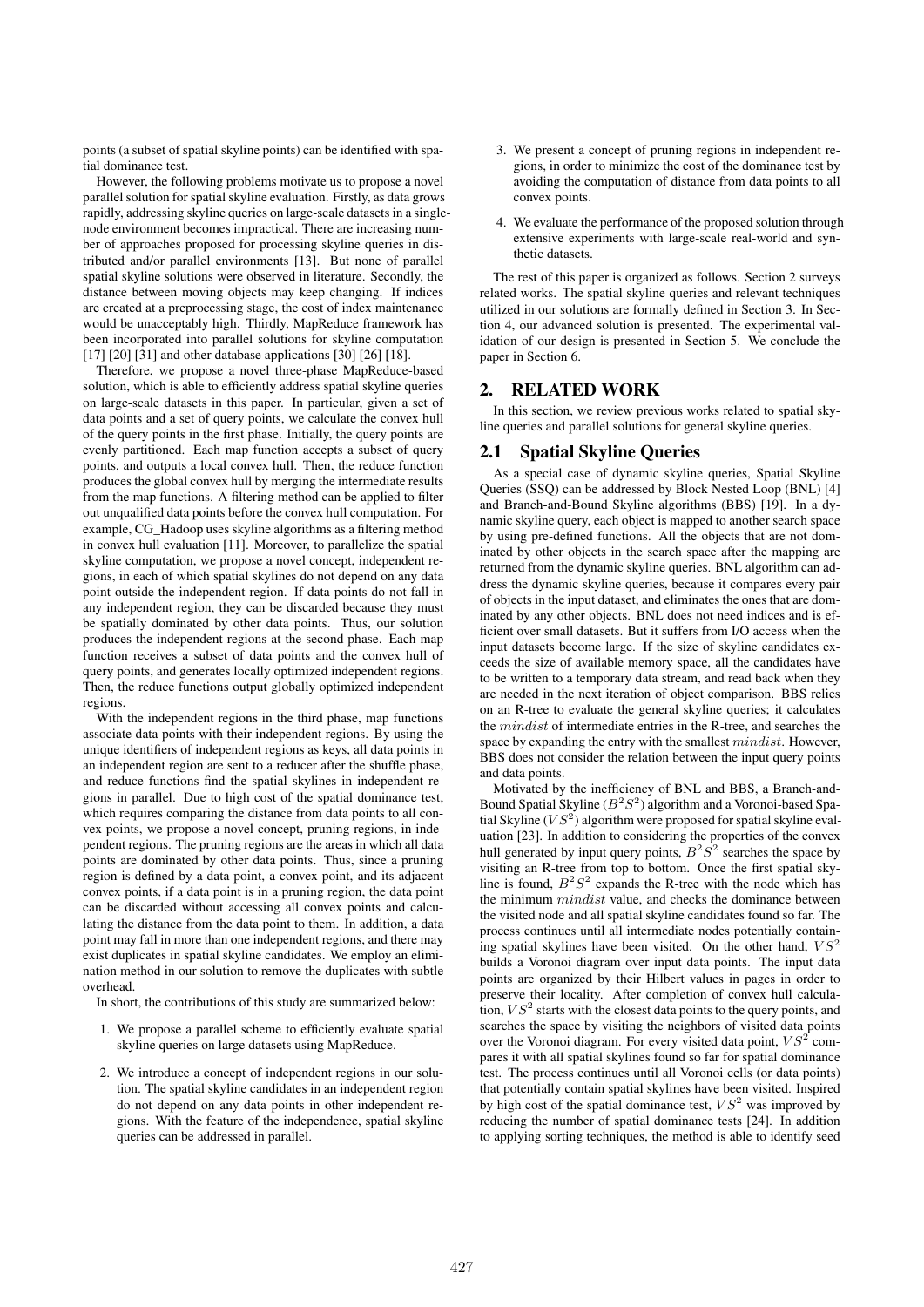skyline points (a subset of spatial skyline points) without dominance test. Given a set of query points  $Q$  and a set of data points  $P$ , let  $V(p_i)$  be the Voronoi cell of data point  $p_i \in P$ , the seed skyline points are the points  $p_i$  that  $V(p_i)$  intersect with the boundary of the convex hull of Q or is inside the convex hull. However, none of the aforementioned methods can address the spatial skyline query in parallel.  $B^2S^2$  requires a pre-structured R-tree and  $VS^2$  needs to build a Voronoi diagram over input data points. Extending their methods to a distributed and/or parallel environment is non-trivial.

## 2.2 Parallel Skyline Solution

Due to high cost of skyline evaluation, a number of advanced solutions have been proposed to evaluate the general skyline queries in a distributed and/or parallel environment. Balke *et al.* developed a parallel skyline solution over distributed environments [3]. Their method first vertically partitions input datasets in such a manner that each partition keeps object attributes in one dimension. Then, the skyline objects are calculated in parallel, and reported to a central point for a final dominance check. Wu *et al.* designed a parallel skyline method that leverages content-based data partitioning [28]. Their method can avoid unnecessary data access and can progressively produce skylines by using recursive region partitioning and dynamic region encoding mechanisms. Moreover, the incremental scalability is also provided in such a manner that workload can be automatically balanced by distributing objects to new nodes. In addition to random data partitioning methods that can generate similar data distribution in each partition [8] and grid-based data partitioning methods that consider object proximity [2] [21], Vlachou *et al.* proposed an angle-based data partitioning method that partitions objects by their angular coordinates [27]. The average pruning power of objects within a partition can be increased and the number of skyline objects in local skyline calculation can be minimized by applying the angle-based partitioning method. Köhler *et al.* designed a hyperplane-based data partitioning method in order to minimize the local skylines in a partition and achieve efficient local skyline merging [15]. Moreover, a variety of MapReducebased parallel solutions have been proposed for skyline queries and other database applications. Han *et al.* proposed an advanced skyline algorithm that utilizes Sorted Positional Index Lists (SSPL) to reduce I/O cost [12]. Zhang *et al.* implemented BNL, SFS, and Bitmap algorithms using MapReduce framework [29]. Chen *et al.* applied an angular data partition in their MapReduce-based solution for skyline query evaluation [6]. Eldawy *et al.* developed CG\_Hadoop, a suite of MapReduce algorithms, to solve fundamental computational geometry problems, which include convex hull computation [11]. Mullesgaard *et al.* investigated the general skyline queries by using the MapReduce framework. Their method uses bit strings to represent the dominance relation of attributes, and generates independent partition groups for calculating local skyline objects in parallel [17]. Zhang et al. proposed an efficient parallel skyline solution using MapReduce, in which a Partialpresort Grid-based Partition Skyline (PGPS) algorithm was developed to significantly improve the merging skyline computation on large datasets [31]. More importantly, PGPS can be easily incorporated in the shuffle phase of the MapReduce framework with minor overhead. However, our proposed solution targets on spatial skyline queries, which are different from the general skyline queries. None of the partition schemes or computation algorithms above could address the spatial skyline problem. Therefore, we propose a novel partition method and a parallel algorithm which includes independent regions to parallelize the spatial skyline computation and pruning regions to reduce the cost of spatial dominance test.

Table 1 Symbolic notations.

| Symbol                                  | Meaning                                              |
|-----------------------------------------|------------------------------------------------------|
| P. Q                                    | a set of data points and a set of query points       |
| p, q                                    | a data point and a query point                       |
| $p.x_i$                                 | the value of data point p in the $i^{th}$ dimension  |
| $\mathbb{R}^d$                          | a d-dimensional space                                |
| $h_{\cdot}$                             | a hyper-place                                        |
| S                                       | a half-space                                         |
| F                                       | a facet of a convex hull                             |
| $A_{q}^{\triangle}$<br>$p \prec^{Q} p'$ | a set of adjacent convex points of q                 |
|                                         | p spatially dominates $p'$ with respect to Q         |
| SSKY(P,Q)                               | spatial skylines of $P$ with respect to $Q$          |
| CH(O)                                   | the convex hull of $Q$                               |
| DR(p,Q)                                 | the dominator region of $p$ with respect to $Q$      |
| PR(p, q)                                | the pruning region generated by $p$ and $q$          |
| IR(p,q)                                 | the independent region generated by $p$ and $q$      |
| <b>IRP</b>                              | Independent Regions Pivot, the independent regions   |
|                                         | are generated by $IRP$                               |
| $_{lssky}$                              | a set of local spatial skyline candidates            |
| $\emph{ch}$ sky                         | a set of spatial skyline candidates in a convex hull |

# 3. PRELIMINARIES

## 3.1 Problem Statement

Given a dataset P in a *d*-dimensional space  $\mathbb{R}^d$ , an object  $p \in P$ can be represented as  $p = \{x_1, x_2, ..., x_d\}$  where  $p.x_i$  is the value of the object on the  $i^{th}$  dimension.  $D(.,.)$  denotes a distance metric that obeys the triangle inequality in  $\mathbb{R}^d$ . The spatial dominatnce relationship and the spatial skyline operator are defined as follows [23]. All notations used in this paper are summarized in Table 1.

Definition (*Spatial Domination*) Given a set of query points Q, and two data points p and p' in  $\mathbb{R}^d$ , p spatially dominates p' with respect to Q, denoted by  $p \prec^Q p'$ , if  $\forall q \in Q$ ,  $D(p,q) \le D(p',q)$ and  $\exists q' \in Q$ ,  $D(p,q') < D(p',q')$ .

Definition (*Spatial Skyline*) Spatial skylines of a set of data points P with respect to a set of query points Q in  $\mathbb{R}^d$ , denoted by  $SSKY(P,$  $Q$ ), are a set of data points in  $P$ , which are not spatially dominated by any other data point in  $P$  with respect to  $Q$ .

$$
SSKY(P,Q) = \{ p \in P \mid \nexists p' \in P, p \neq p', p' \prec^Q p \} \tag{1}
$$

PROPERTY 1. *If any data point* p ∈ P *is a spatial skyline point with respect to a subset of query points*  $Q' \subset Q$ *, then p is also a spatial skyline point with respect to* Q *[23].*

PROPERTY 2. *The set of spatial skyline points of data points* P does not depend on any non-convex query points  $q \in Q$ ,  $q \notin$ CH(Q)*, where* CH(Q) *indicates the convex hull of* Q *[23]. In other words,*

$$
SSKY(P,Q) = SSKY(P, CH(Q))
$$
 (2)

**Definition** (*Dominator Region*) Given a data point  $p \in P$ , a set of query points  $Q$ , and hyper-spheres that center at  $q_i$  with radius  $D(p, q_i), q_i \in Q$ , any data point inside the intersection of the hyper-spheres spatially dominates  $p$  with respect to  $Q$ . The intersection area that potentially contains data points spatially dominating  $p$  with respect to  $Q$  is referred to as the dominator region of p, denoted by  $DR(p, Q)$ .

Dominator Region enables our solution to efficiently eliminate data points by reducing the search space of data points. For example, Figure 1 displays dominator region of a data point  $p$  and a set of query points  $Q$ .  $Q$  has three query points  $q_1$ ,  $q_2$ , and  $q_3$ ,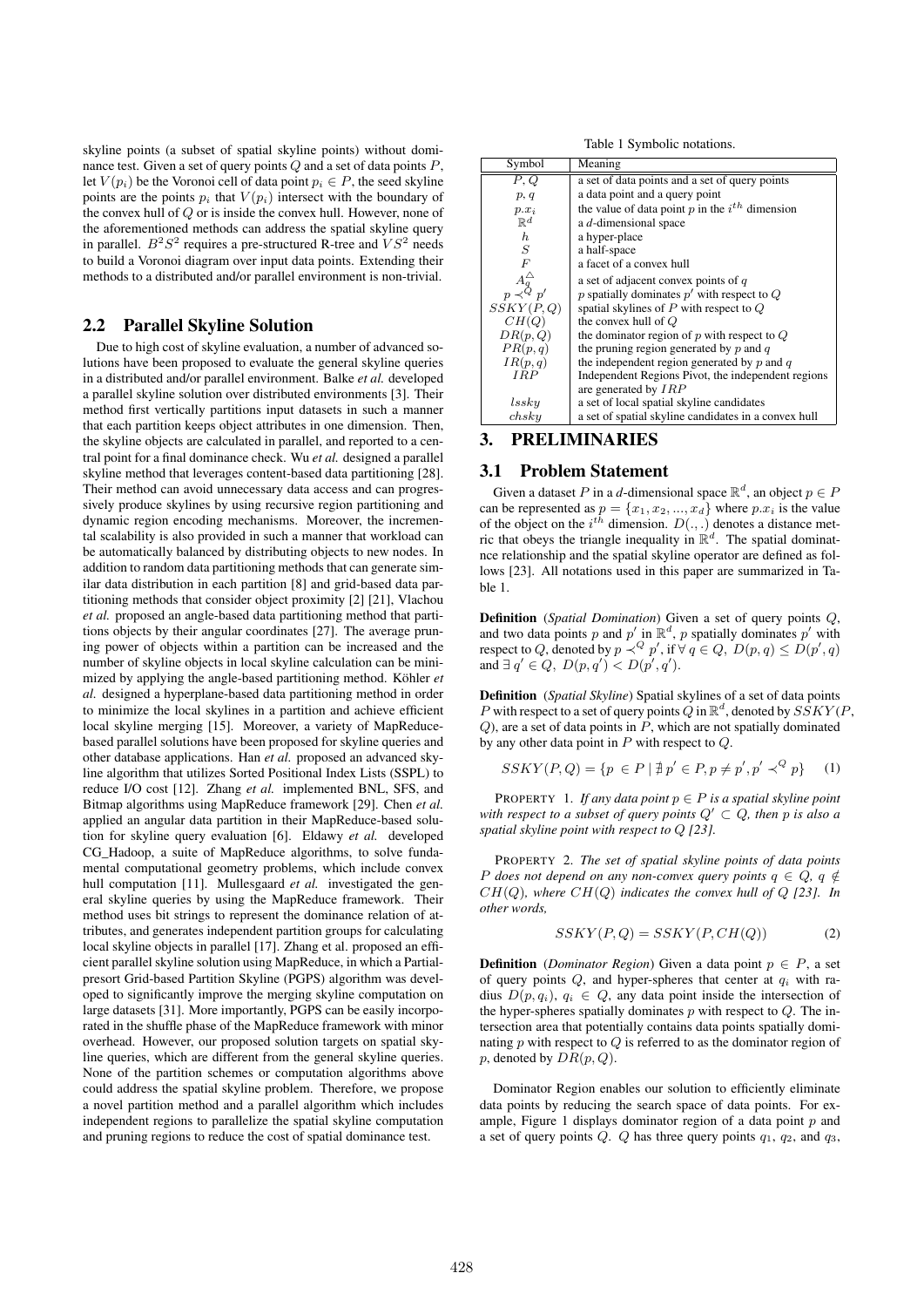

Figure 1: An example of Figure 2: An example of In- $DR(p, \{q_1, q_2, q_3\})$  in a 2- dependent Regions in a 2dimensional space. dimensional space.

which represent a convex hull in a 2-dimensional space. Three circles centered at  $q_i \in Q$  with radius  $D(q_i, p)$  are created in order to highlight the dominance areas of  $p$  with respect to the query points. Any data point  $p'$  in the intersection of the three circles spatially dominates  $p$  with respect to  $Q$ .

## 3.2 Convex Hull and Spatial Skyline Queries

Given a set of query points  $Q$  in a *d*-dimensional space  $\mathbb{R}^d$ , the convex hull of Q, denoted by  $CH(Q)$ , is the smallest convex polytope that contains all query points in Q. Theoretically, a convex hull can be represented as either a set of convex points or the intersection of a set of half-spaces. Each half-space contains all the query points in Q. Moreover, a convex hull can also be abstracted by a set of facets and their adjacency relationships. Each facet can be defined by a number of convex points. For example, a facet (line) can be determined by two adjacent convex points in a *2*-dimensional space. The facets become planes that can be represented by a convex point and its two adjacent convex points in a *3*-dimensional space. Because the facets of  $CH(Q)$  separate the query points in  $Q$  from any point outside the convex hull, connecting a data point  $v$ outside  $CH(Q)$  with any data point in  $CH(Q)$  must intersect with at least one facet of the convex hull. Thus, the facet is referred to as a visible facet from  $v$ .

The properties of convex hull provide opportunities to optimize the process of spatial skyline evaluation by reducing the search space of both data points and query points. Given a set of data points  $P$  and the convex hull of a set of query points  $Q$ , all data points inside  $CH(Q)$  are spatial skylines of P with respect to Q [23]. Given two data points, if they are in the convex hull, the bisector hyper-plane of these two points partitions the space into two half-spaces, and there must exist convex points in either halfspace. Thus, neither of the two data points can spatially dominate the other, and both of them are spatial skylines. If one point  $p_1$  is in the convex hull and the other  $p_2$  is not, then, the bisector line of  $p_1$  and  $p_2$  partitions the space into two half-spaces, and there must exist a convex point in the same half-space with  $p_1$ . If the convex point does not exist, the convex hull cannot contain  $p_1$ , which contradicts with our assumption. Thus,  $p_1$  is not spatially dominated by  $p_2$ . These two cases are summarized in Property 3.

PROPERTY 3. *Given a set of data points* P *and a set of query points*  $Q$ *, if any point*  $p \in P$  *is inside the convex hull of*  $Q$ *, then*  $p$ *is a spatial skyline of*  $P$  *with respect to*  $Q$  ( $p \in SSKY(P,Q)$ ).

# 3.3 MapReduce Overview

MapReduce was proposed as a generic programming model for data-intensive applications in distributed environments [10]. The framework provides two simple primitives, map and reduce functions, and allows developers to mainly focus on their functionality. The task scheduling, load balancing, and other issues are encapsulated in the MapReduce framework, which significantly reduces the difficulty of the development of parallel applications. Driven by the MapReduce framework, map functions receive data in key/value pairs from input streams and output intermediate results in another type of key/value pairs. Then, reduce functions retrieve the intermediate results and write final results to an output stream. In the shuffle phase, the intermediate results are automatically grouped and sorted by the MapReduce framework, The two primitives can be represented as: map( $K_1$ ,  $V_1$ )  $\rightarrow$  list( $K_2$ ,  $V_2$ ) and reduce( $K_2$ ,  $list(V_2)) \rightarrow list(K_3, V_3).$ 

## 4. DESIGN

In this section, we propose our advanced parallel spatial skyline solution using MapReduce. First of all, we briefly present the framework of the solution. Then, our spatial skyline algorithm is illustrated in detail in Section 4.2. The concepts of independent regions and pruning regions are introduced to optimize the process of spatial skyline evaluation. Finally, we discuss three critical implementation issues in our solution.

# 4.1 Framework Overview

Our solution consists of three MapReduce phases, which receive a set of data points  $P$  and a set of query points  $Q$  as inputs, and output spatial skyline points of  $P$  with respect to  $Q$ . As illustrated in Figure 3, we calculate the convex hull of  $Q$  in the first MapReduce phase. Q is initially partitioned into subsets of equal size, and each map function finds the local convex hull of query points in a subset. Then, a reduce function generates the global convex hull of Q by merging the local convex hulls. Convex hull algorithm like Graham scan could be employed in each map and reduce function [5]. Due to high complexity of convex hull computation, a filtering method can be used to filter out unqualified points with lower cost. For example, Eldawy *et al.* observed that the convex points must be at least one of four types of skyline points of Q (max-max, min-max, max-min, and min-min) in a *2*-dimensional space, and applied skyline algorithms as a filtering step in their CG\_Hadoop system [11].

An intuitive spatial skyline method requires to examine the spatial dominance between every pair of data points. Sharifzadeh and Shahabi utilized the R-tree and Voronoi diagram as indices in their  $B^2S^2$  and  $VS^2$  algorithms [23]. Son *et al.* enhanced  $VS^2$  by reducing the number of dominance tests [24]. However, extending these methods to a parallel solution is non-trivial. Efficiently maintaining indices over data in a distributed and/or parallel environment requires expertise and extensive experience. To address this issue, we propose a novel concept, independent regions, in each of which spatial skyline points do not depend on any data points outside the independent region. With the independence, the input data points can be partitioned by their independent regions, and spatial skyline points can be calculated in parallel. Therefore, after the completion of convex hull computation, we calculate the independent regions based on the convex hull and the input data points P in the second phase. Each map function takes a subset of  $P$  and the convex hull of Q as inputs, and outputs a locally optimal Independent Region Pivot (See Figure 2, the independent regions are determined by the independent region pivot and convex points). Then a reduce function produces a globally optimal independent region pivot by merging the intermediate results. More details of independent region pivot selection will be discussed in Section 4.3.1. In the third phase,  $P$  is initially partitioned, and each map function finds the independent regions of data points in a split. The output of the map functions can be represented as  $\langle IR.id, p \rangle$ , where  $IR.id$ denotes the unique identifier of the independent region associated with a data point  $p$ . There are three possible cases: (1) data points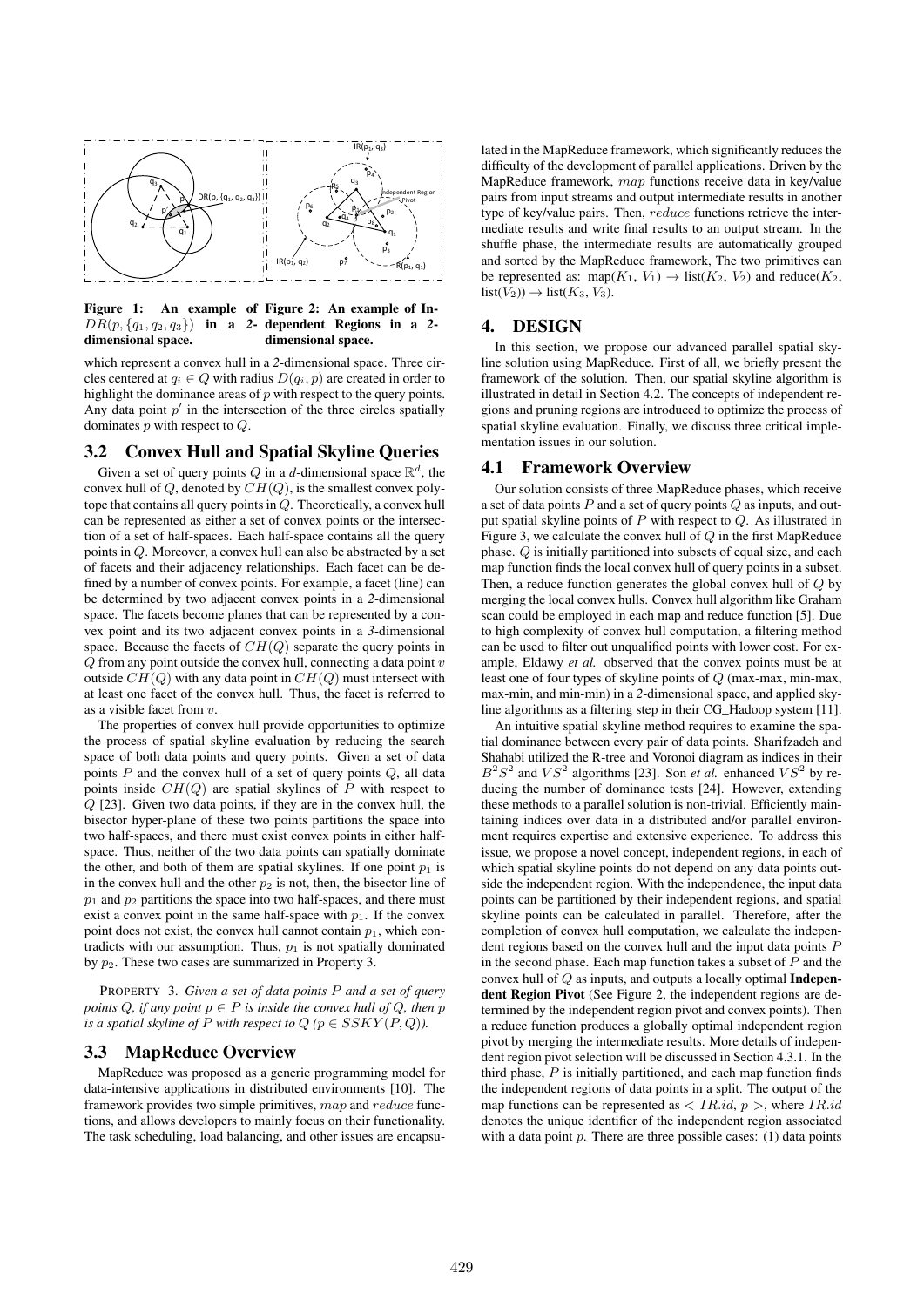

Figure 3: An overview of the parallel spatial skyline processing using MapReduce.

are eliminated if they are outside all independent regions; (2) data points are marked and output as spatial skylines by mappers and reducers if they are inside the convex hull of Q. These data points are needed in reduce functions, because they may spatially dominate data points in category 3; (3) data points are produced with their associated independent regions if they fall in at least one independent region. These data points will be processed by reducers to find spatial skylines in the independent regions. If a data point is inside two or more independent regions, the map function will produce a pair of  $\langle IR.id, p \rangle$  for every associated independent region. After the shuffle phase, data points in  $P$  are grouped by independent regions, and sent to reduce functions for spatial skyline calculation in parallel. Finally, the global spatial skyline points are the union of the output of reduce functions. A data point could be associated with two or more independent regions, which may introduce duplicates in the results. We design an elimination method to remove duplicates in our solution. The method will be presented in Section 4.3.3.

Figure 2 shows an example of spatial skyline query over three query points and eight data points  $(Q = \{q_1, q_2, q_3, q_4\}, P = \{p_1, q_2, q_4\})$ ...,  $p_8$ }). First of all, the convex hull of query points  $(CH(Q))$  is generated in the first MapReduce phase. Then, the globally optimal independent region pivot is found by using  $P$  and  $CH(Q)$ in the second MapReduce phase. Each mapper takes a split of  $P$ and  $CH(Q)$  (a constant global variable), and selects a local optimal independent region pivot, and a reducer outputs the globally optimal pivot. In the third MapReduce phase, each mapper receives a split of  $P$ , and the pivot and  $CH(Q)$  (as two constant global variables), and produces object points with their associated independent regions. In the example, there are three independent regions ( $\{IR(p_1, q_1), IR(p_1, q_2), IR(p_1, q_3)\}\$ ). All the independent regions can be calculated from the pivot and  $CH(Q)$  in mappers. Moreover, object points are associated with the independent regions where they locate in. If we use  $ir_1$ ,  $ir_2$ , and  $ir_3$  to denote  $IR(p_1, q_1)$ ,  $IR(p_1, q_2)$ , and  $IR(p_1, q_3)$ , then  $p_1$  is associated with  $ir_1$ ,  $p_5$  is associated with  $ir_2$  and etc. After the shuffle phase,  $\langle ir_1, p_1 \rangle, \langle ir_1, p_2 \rangle, \langle ir_1, p_3 \rangle, \text{ and } \langle ir_1, p_8 \rangle \text{ are }$ grouped and sent to the first reducer,  $\langle ir_2, p_1 \rangle, \langle ir_2, p_5 \rangle,$ and  $\langle ir_2, p_6 \rangle$  are passed to the second reducer, and  $\langle ir_3, p_1 \rangle$  $\langle ir_3, p_4 \rangle \langle ir_3, p_5 \rangle$  are processed in the third reducer. In this case,  $p_1$  is a special object point, which is in all three independent regions. As we will discuss our elimination method in Section 4.3.3,  $p_1$  will be only output by the first reducer. Thus, the first reducer outputs  $p_1$ ,  $p_2$  and  $p_8$  as spatial skylines and discards  $p_3$  because it is dominated by  $p_8$ . The second reducer produces  $p_5$ ,  $p_6$ . The third reducer does not output any object because  $p_4$  is eliminated in the spatial dominance test and  $p<sub>5</sub>$  has been produced in the second reducer. Finally, the result of the spatial skyline query is the union of the results of reducers, which are  $\{p_1, p_2, p_5, p_6,$ p8}.

#### 4.2 Spatial Skyline Calculation

In the second and third MapReduce phases, we generate inde-

pendent regions based on the convex hull of Q and a set of data points  $P$  for spatial skyline computation in parallel. In this subsection, we first provide a formal definition of an independent region. Due to high cost of the spatial dominance test that requires comparing the distance from data points to all convex points, we introduce pruning regions in independent regions. A pruning region can be defined by a data point inside  $CH(Q)$ , a convex point, and its adjacent convex points. If a data point is in a pruning region, the point can be discarded without the dominance test.

**Definition** (*Independent Region*) Given a data point p and a set of query points Q in a *d*-dimensional space, we define an *Independent Region* of p and  $q_i, q_i \in Q$  as a sphere centered at  $q_i$  with radius  $D(p, q_i)$ . An **Independent Region Group** (IRG) of p with respect to Q is the union of the independent regions, as shown in Figure 2.

$$
IRG(p, Q) = \bigcup_{q_i \in Q} IR(p, q_i), \text{ where}
$$
  
\n
$$
IR(p, q_i) = \{l | D(l, q_i) \le D(p, q_i) \}
$$
\n(3)

We define data point p as the **Independent Region Pivot** of  $IRG(p, Q)$ as shown in Figure 2.

With the definition of the independent region, we provide the independence of spatial skylines as follows.

THEOREM 4.1. *Given a data point* p *and its independent re*gions  $\{IR(p, q_j) \mid q_j \in CH(Q)\}$ , where  $CH(Q)$  *is the convex hull of query points*  $Q$ ,  $\forall$   $q_j \in CH(Q)$ , any data point  $p' \in$  $IR(p, q_j)$  *is not dominated by any data point*  $p'' \notin IR(p, q_j)$ *.* 

PROOF. The proof is by contradiction. Assume that  $\exists p' \in$  $IR(p, q_j), p'' \notin IR(p, q_j), p'' \prec^Q p'.$  By the definition of spatial skyline,  $p''$  is spatially closer to any query point  $q_i$  ( $q_i \in Q$ ) than p. Since  $q_j \in CH(Q)$ , so  $q_j \in Q$  as well. But according to the definition of independent regions,  $D(p'', q_j) \ge D(p', q_j)$  since  $p''$ is outside of  $IR(p, q<sub>j</sub>)$ , which leads to a contradiction. Thus, this concludes the proof.  $\square$ 

The independent regions are determined by the independent region pivot and the convex hull of  $Q$ . The convex hull is uniquely determined by input query points  $Q$ ; however, theoretically, the pivot can be arbitrarily selected. Since the independent regions specify the search region that contains spatial skyline candidates, an intuitive strategy of the data point selection is to select the data point that minimizes the total volume of its independent regions.

Figure 2 displays an example that utilizes independent regions in the spatial skyline evaluation in  $\mathbb{R}^2$ . The datasets P and Q consist of 8 data points and 4 query points, respectively.  $q_1$ ,  $q_2$ , and  $q_3$ are the convex points of the convex hull of Q. The three dashed circles indicate three independent regions generated by  $p_1$  and the convex points. In this example,  $P$  is partitioned into three subsets, which are  $P_1 = \{p_1, p_2, p_3, p_8\}, P_2 = \{p_1, p_4, p_5\}$ , and  $P_3 = \{p_1, p_5, p_6\}$ .  $p_1$  and  $p_8$  are spatial skylines, because they are in the convex hull [23].  $p_7$  is outside all independent regions and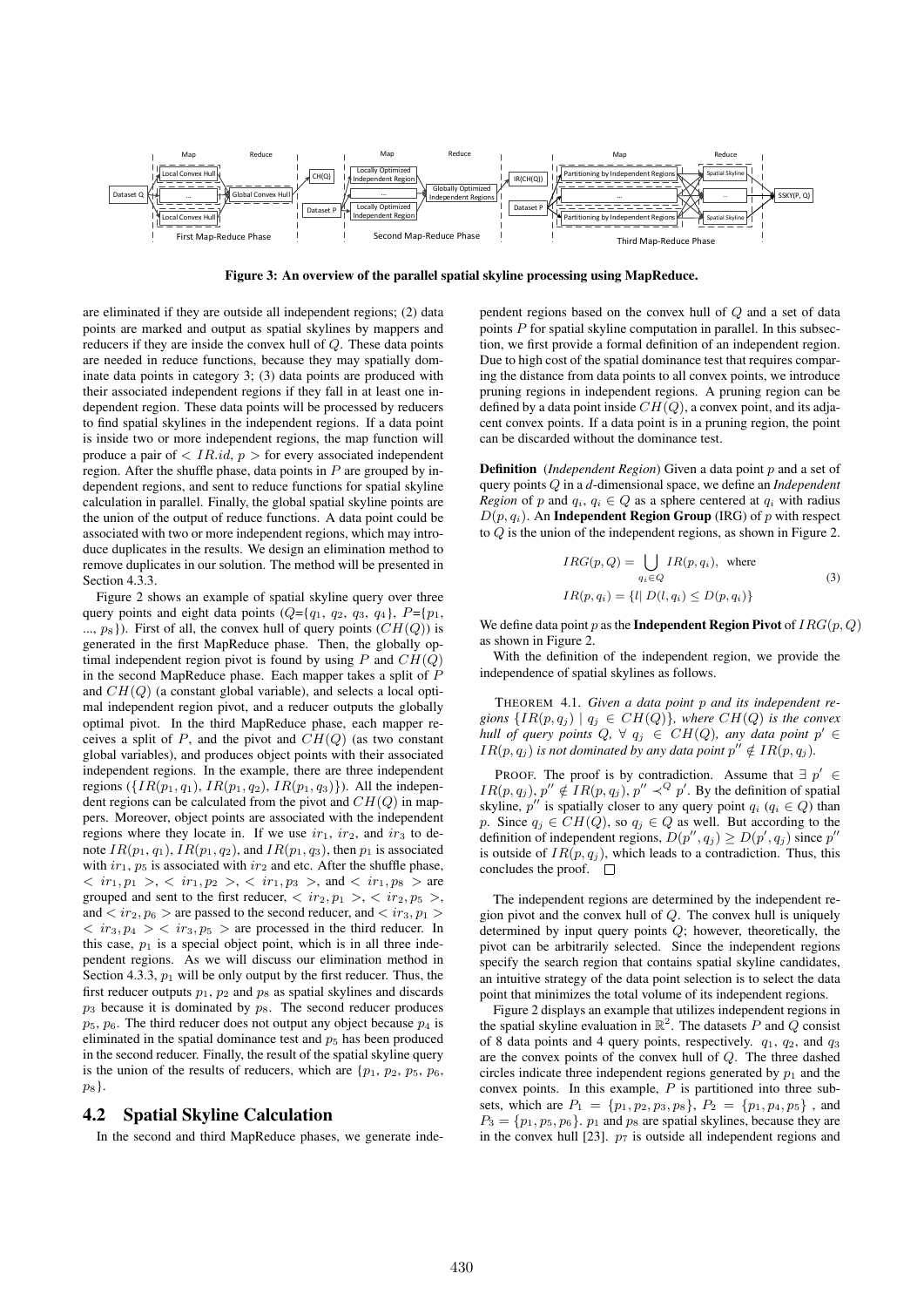can be discarded by mappers in the third phase.  $p_5$  is in  $IR(p_1, q_2)$ and  $IR(p_1, q_3)$ , thus  $p_5$  is associated with both independent regions. Then, the spatial skylines in independent regions are calculated independently. Figure 4 shows an example of the pruning region in  $IR(p_1, q_1)$  (the formal definition of pruning regions will be presented in Section 4.2.1).  $p_8$  is a data point that is closer to  $q_1$ than  $p_1$ . Thus, we create a pruning region  $PR(p_8, q_1)$  (highlighted in gray) in  $IR(p_1, q_1)$  to filter out data points dominated by  $p_8$ . In the example,  $p_3$  falls in  $PR(p_8, q_1)$ , and can be discarded without being compared with  $p_2$ . Thus,  $p_2$  is the only data point requiring spatial dominance test, comparing its distance to all convex points with the one of  $p_8$ . Our spatial skyline algorithm will be presented in Section 4.2.2.

#### *4.2.1 Pruning Regions in Independent Regions*

In the third MapReduce phase, a reduce function calculates spatial skylines of a set of data points in an independent region. In particular, the data points are comparing their distances to all convex points of  $CH(Q)$  with all other data points (spatial skylines do not depend on non-convex points [23]), and the ones are discarded if they are spatially dominated in the same independent region. The data point comparison would be expensive when the number of convex points of  $CH(Q)$  becomes large. Thus, to minimize the cost of the dominance test, we propose a pruning method that is able to efficiently filter out unqualified data points without accessing all convex points of  $CH(Q)$ . This method defines a pruning region in each independent region; if data points fall in the pruning region, they can be discarded because there must exist a data point dominating these data points. We will first illustrate the pruning regions in a *2*-dimensional space, and then provide a formal definition and proof of the pruning regions in high-dimensional spaces.

Figures 6 and 7 show an example of a pruning region in  $\mathbb{R}^2$ . Given a query point q, two data points p and v, let  $L_{qx}$  be a line connecting q to any point  $x \in \mathbb{R}^2$ , and  $L_{vq}$  be the line of q and v. We build a 2-dimensional Cartesian coordinate system, in which q is the origin and  $L_{qx}$  is x axis.  $L_{qx}$  and  $L_{vq}$  partition  $\mathbb{R}^2$  into two half-spaces, denoted by  $S_{qx}^-$  and  $S_{qx}^+$ , and  $S_{vq}^-$  and  $S_{vq}^+$ , respectively.

THEOREM 4.2. *If* p *and* v *satisfy*

$$
(1) v \in S_{qx}^+ \text{ and } p \in S_{qx}^-
$$
  
\n
$$
(2) v.x \le p.x
$$
  
\n
$$
(3) D(v,q) > D(p,q)
$$
  
\n(4)

*then* p *spatially dominates* v *with respect to any point*  $q^*$ ,  $q^* \in$  $S_{qx}^- \bigcap S_{vq}^+$ .

PROOF. As a case of  $p.x \ge 0$  shown in Figure 6, the three conditions indicate that (1)  $L_{qx}$  partitions v and p into two half-spaces,  $v.y > 0$ ,  $p.y < 0$ ; (2) if we create a line  $L_{pc}$  perpendicular to  $L_{qx}$ ,



Figure 4: An example of Pruning Figure 5: An example of merged Regions in  $\mathbb{R}^2.$ Independent Regions in  $\mathbb{R}^2$ .



Figure 6: A pruning region Figure 7: using p and a visible facet  $L_{qx}$ .  $PR(p, q_i)$ . An example of

then v is at the left side of  $L_{pc}$ ; (3) v is outside of the circle centered at q with radius  $D(p, q)$ . The circle intersects with  $L_{pc}$  at p and b.

Given any data point  $q^*$  or  $q^{**}$  in  $S_{qx}^- \bigcap S_{yq}^+$  (highlighted in gray),  $L_{vq*}$  must intersect with either an arc from a to b (arc<sub>ab</sub>) or a line from b to  $c$  ( $L_{bc}$ ). If  $L_{vq*}$  intersects with  $arc_{ab}$  at e, then we can get  $D(p, q) = D(e, q)$  and  $p.x > e.x$ . Given a query point  $q_x = \{q^*, x, 0\}$  on  $L_{qx}$ , then

$$
D(e, q_x) = \sqrt{(e.x - q^*.x)^2 + (e.y)^2}
$$
  
=  $\sqrt{D(e, q)^2 - 2 \cdot (e.x) \cdot (q^*.x) + (q^*.x)^2}$   
>  $\sqrt{D(p, q)^2 - 2 \cdot (p.x) \cdot (q^*.x) + (q^*.x)^2}$   
=  $\sqrt{(p.x - q^*.x)^2 + (p.y)^2}$   
=  $D(p, q_x)$  (5)

thus,  $D(p, q_x) < D(v, q_x)$ . If  $q_x$  is moved to  $q^* (q^*, y < 0)$ , then  $D(p,q^*)$  <  $D(v,q^*)$  is also held. On the other hand, if  $L_{vq^{**}}$ intersects with  $L_{bc}$  at e', then  $D(p, q^{**}) < D(e', q^{**})$ , because  $L_{qx}$  is the bisector line of p and b, and both p and  $q^{**}$  are in  $S_{qx}^-$ . Thus,  $D(p, q^{**}) < D(e', q^{**}) \le D(v, q^{**})$ . We can get the similar result in the case of  $p.x < 0$ . Therefore, p spatially dominates v with respect to any query point in  $S_{qx}^- \bigcap S_{vq}^+$ .

In a *2*-dimensional space, a convex hull is a convex polygon, in which each convex point has two adjacent convex points. Figure 7 shows three convex points  $q_{i-1}$ ,  $q_i$ , and  $q_{i+1}$  of a convex hull  $CH(Q)$ .  $q_{i-1}$  and  $q_{i+1}$  are adjacent to  $q_i$ . Line segments  $L_{q_iq_{i-1}}$  and  $L_{q_iq_{i+1}}$  are two visible facets from a data point v outside  $CH(Q)$  [9].

THEOREM 4.3. *In a 2-dimensional space, given a query point*  $q_i \in CH(Q)$  and a data point v outside  $CH(Q)$ , let  $A_{q_i}^{\triangle}$  be a set *of adjacent convex points of* qi*, and* p *be an invisible data point from* v. Each of the lines from p perpendicular to  $L_{q_i q_j}$  ( $q_j \in A_{q_i}^{\triangle}$ ) partitions the space into two closed half-spaces. Let  $S_{q_i q_j \perp}^-$  be the *half space containing* qi*. Then, any data point* v *outside* CH(Q) *satisfying*

(1) 
$$
v \in S_{q_i q_j^{\perp}}^-, q_j \in A_{q_i}^{\triangle}
$$
  
(2)  $D(v, q_i) > D(p, q_i)$  (6)

*is spatially dominated by* p *with respect to* Q*.*

PROOF. In Figure 7,  $L_{ab}$  and  $L_{cd}$  are two lines from p perpendicular to  $L_{q_i q_{i-1}}$  and  $L_{q_i q_{i+1}}$ , respectively.  $L_{ab}$ ,  $L_{cd}$ , and  $arc_{bc}$ separate v from the convex hull  $CH(Q)$ .  $L_{vq_i}$  partitions  $CH(Q)$ into two closed half regions,  $G^-$  and  $G^+$ ; all convex points are in either  $G^-$  or  $G^+$ . If a convex point  $q^*$  is in  $G^-$ , we can easily get  $D(p, q^*)$  <  $D(v, q^*)$  by using Theorem 4.2. The similar result can be obtained in the case that any convex point  $q^{**}$  is in  $G^+$ . Thus, v is spatially dominated by p with respect to  $Q$ .  $\Box$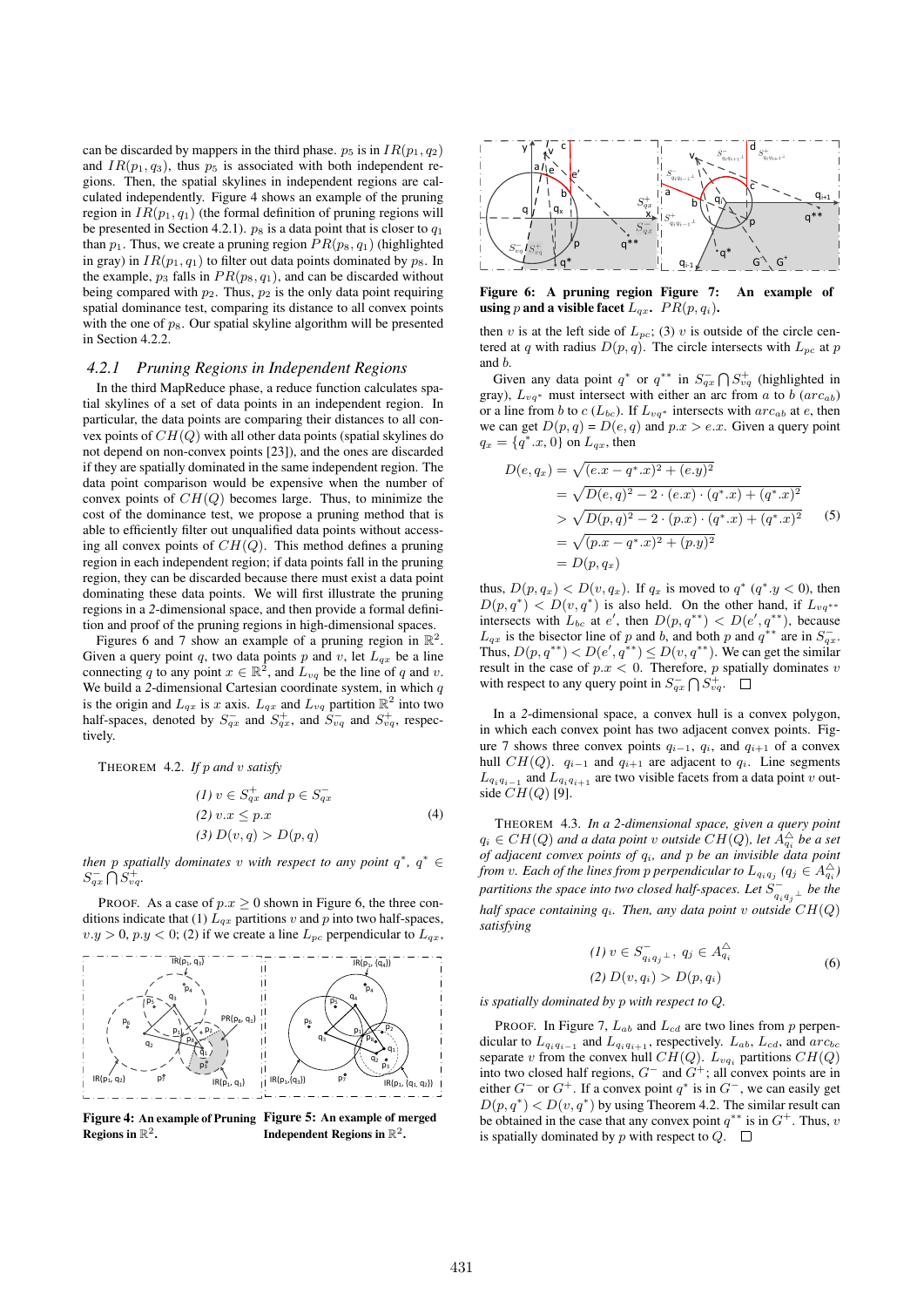After an illustration of pruning regions in  $\mathbb{R}^2$ , we extend the concept of pruning regions to high-dimensional spaces. In a *d*dimensional space, a convex hull of query points Q can be represented by a set of half-spaces  $H$ , where  $CH(Q) = \bigcap_{h^+ \in \mathcal{H}} h^+$ . The bisector hyper-plane of each half space contains a *(d-1)-* dimensional facet of the convex hull, which can be determined by a convex point and a subset of its adjacent convex points. The formal definition of the pruning regions is provided as follows.

Definition (*Pruning Regions*) In a *d*-dimensional space, given a convex hull of query points  $CH(Q)$ , a data point v outside  $CH(Q)$ , a visible convex point  $q$ , and an invisible data point  $p$  from  $v$ , let  $A_q^{\triangle}$  be a set of adjacent convex points of q in facets,  $h_{qq_j}^{\perp}$  be the  $(d-1)$ -dimensional hyper-plane that contains  $p$  and is perpendicular to  $L_{qq_j}$ ,  $q_j \in A_q^{\triangle}$ .  $h_{qq_j}^{\perp}$  partitions the space into two closed halfspaces; the one containing q is denoted by  $S_{h_{qqj}^{-1}}^{-1}$ . Then any data

point v outside  $CH(Q)$  satisfying

$$
(1) \ v \in S_{h_{qq_j}}^-, \ q_j \in A_q^{\triangle}
$$

$$
(2) \ D(v,q) > D(p,q)
$$

$$
(7)
$$

is spatially dominated by  $p$  with respect to  $Q$ . The region containing all possible  $v$  is called a Pruning Region of  $p$  and  $q$ , denoted by  $PR(p, q)$ .

PROOF. The proof is by induction. The pruning region in a *2* dimensional space has been proven in Theorem 4.3. We assume that the pruning region is held in an  $(i-1)$ -dimensional space  $(i \geq 3)$ , then, in an *i*-dimensional space, since v is outside  $CH(Q)$ , the line connecting v with any convex point  $q^*$  must intersect with a visible closed  $(i-1)$ -dimensional facet F of  $CH(Q)$ . The hyper-sphere centered at q with radius  $D(p,q)$  and  $h_{qq_j}^{\perp}(q_j \in A_q^{\triangle})$  separate v from  $CH(Q)$ . If a ray from v to  $q^*$  intersects with the hyper-sphere at e earlier than any  $h_{qq_j}^{\perp}(q_j \in A_q^{\triangle})$ , then given any convex point  $q_k \in A_q^{\triangle}$ , we can build an *i*-dimensional Cartesian coordinate system, in which F is a hyper-plane  $(x_i = 0)$ ,  $v.x_i > 0$ ,  $p.x_i < 0$ , and  $L_{qq_k}$  ( $L_{qq_k} \in F$ ) is x axis. Any query point on  $L_{qq_k}$  can be represented by  $\{x_1, 0, ..., 0\}$ . Since  $D(e, q) = D(p, q)$  and  $e.x_1 <$  $p.x_1$ , given any query point  $q_x$  on  $L_{qq_k}$ , we can get

$$
D(e, q_x) = \sqrt{(e.x_1 - q_x.x_1)^2 + D(e, L_{qq_k})^2}
$$
  
=  $\sqrt{D(e, q)^2 - 2 \cdot (e.x_1) \cdot (q_x.x_1) + (q_x.x_1)^2}$   
>  $\sqrt{D(p, q)^2 - 2 \cdot (p.x_1) \cdot (q_x.x_1) + (q_x.x_1)^2}$  (8)  
=  $\sqrt{(p.x_1 - q_x.x_1)^2 + D(p, L_{qq_k})^2}$   
=  $D(p, q_x)$ 

where  $D(e, L_{qq_k})$  denotes the distance from e to the line  $L_{qq_k}$ . Thus, we can get that, given any query point q' satisfying  $D(p, q')$  $\leq$  D(e, q'), if q' is moved to q'' on any of the directions from q to its



Figure 8: An example of visible facets of a convex hull in a *3* dimensional space.

Figure 9: An example of a visible facet after a coordinate transformation.

adjacent convex points in F, D(p, q'') < D(e, q'') is also held. So, p is closer to any query point in F than e. Since,  $v.x_i > 0$ ,  $p.x_i < 0$ , and  $q^* . x_i < 0$ , so  $D(p, q^*) < D(v, q^*)$ . On the other hand, if a ray from v to  $q^*$  first intersects with  $h_{qq_k}^{\perp}$  at  $e'$ , let  $q^{\circledast}$  be the center of the intersection of  $h_{qqk}^{\perp}$  and the hyper-sphere centered at q with radius  $D(p, q)$ ,  $h_{qq_k}^{\perp}$  is an *(i-1)*-dimensional hyper-plane, in which  $D(e', q^* ) > D(p, q^* )$ , and  $e' \in S_{h_{qq_t}}^-$ ,  $q_t \neq q_k$ ,  $q_t$ ,  $q_k \in A_q^{\triangle}$ , which satisfies the conditions in an *(i-1)*-dimensional space. Thus,  $D(p,q^*)$  <  $D(e',q^*)$ ; then  $D(p,q^*)$  <  $D(e',q^*) \le D(v,q^*)$ . Therefore, this concludes the proof.  $\square$ 

Figure 8 shows an example of the convex hull of query points  $Q$  in a 3-dimensional space.  $v$  is a data point outside the convex hull. The line  $L_{vw_e}$  intersects with a visible facet F at e. F can be determined by three convex points  $q_{i-1}$ ,  $q_i$ , and  $q_{i+1}$ . After a coordinate transformation, F is transformed to be on plane  $Z(z = 0)$ ,  $v.z > 0$ , and  $p.z < 0$ , as displayed in Figure 9.  $L_{q_i q_{i+1}}$  is the x axis in plane  $Z$ . The area invisible from  $v$ , including  $p$ , is highlighted in gray. Two hyper-planes  $h_{q_iq_{i-1}}^{\perp}$  and  $h_{q_iq_{i+1}}^{\perp}$  perpendicular to  $L_{q_i q_{i-1}}$  and  $L_{q_i q_{i+1}}$  are highlighted in red.  $q_{i+1}$  and  $q_{i-1}$ are two elements of  $A_{q_i}^{\triangle}$ . If a ray from v to  $q^*$  first intersects with the sphere centered at  $q_i$  with radius  $D(p, q_i)$  at e, then according to Equation 8, we can get that given any point  $q'$  on  $L_{q_i q_{i+1}}$ ,  $q'$ .  $\geq q_i.x, D(p,q') \leq D(e,q')$ , and moving the point on the direction from  $q_i$  to  $q_{i+1}$  with distance  $\triangle d$  ( $\triangle d > 0$ ) makes the point closer to  $p$  than  $e$ . The similar result can be obtained on the direction from  $q_i$  to  $q_{i-1}$ . Thus, any query point in the facet F is closer to p than e. Moreover,  $e.z > 0$ ,  $q.z < 0$ , and  $q^*.z < 0$ , we can get that  $D(p, q^*)$  <  $D(e, q^*)$  <  $D(v, q^*)$ . On the other hand, if a ray from v to  $q^{**}$  first intersects with  $h_{q_iq_{i+1}}^{\perp}$  at  $e'$ , then  $e'$ . $x = p.x$ , and  $D(e', q_i) > D(p, q_i)$ . Let  $q'_i$  be the intersection of  $L_{q_i q_{i+1}}$  and  $h_{q_i q_{i+1}}^{\perp}$ ,  $D(e', q_i') > D(p, q_i')$ .  $h_{q_i q_{i-1}}^{\perp}$  intersects with  $h_{q_iq_{i+1}}^{\perp}$  at a line, which contains p and partitions  $h_{q_iq_{i+1}}^{\perp}$  into two closed half-spaces.  $q'_i$  and  $e'$  are in the same half space. By Theorem 4.3,  $D(e', q'_i) > D(p, q'_i)$ . Therefore,  $D(v, q^{**}) \ge D(e, q^{**})$  $> D(p, q^{**})$ , and v is spatially dominated by p with respect to Q.

#### *4.2.2 Spatial Skyline Algorithm*

With the concept of pruning regions, we present our spatial skyline algorithm used in reduce functions of the third phase. The input data points are grouped by their independent regions through the shuffle phase, and unqualified data points outside independent regions have been discarded in map functions. The fundamental idea of our method is to first eliminate data points by using pruning regions. If they are not in any pruning region, they are needed to compare with all other potential spatial skyline candidates for spatial dominance test.

The details of our method are described in Algorithm 1. The algorithm receives all data points in an independent region  $IR(p, q_i)$ , denoted by  $P_i$ , and the convex hull of query points  $Q$ . We use  $chsky$  and  $lssky$  to keep local spatial skylines inside and outside  $CH(Q)$ , respectively. PR abstracts pruning regions of the spatial skyline candidates. The union of  $chsky$  and  $lssky$  are output as spatial skylines in the independent region, which is a subset of the global spatial skylines of the query.

In particular, the algorithm first finds all the data points in  $CH(Q)$ . These data points are kept in *chsky*, and used to build pruning regions  $PR$  (from lines 4 to 11). *lssky* temporarily maintains all data points outside  $CH(Q)$ . Then, each data point in lssky is visited for the dominance test (from lines 12 to 20). If a data point falls in any pruning region, the data point will be removed from lssky. If the data point is outside the pruning regions, it needs to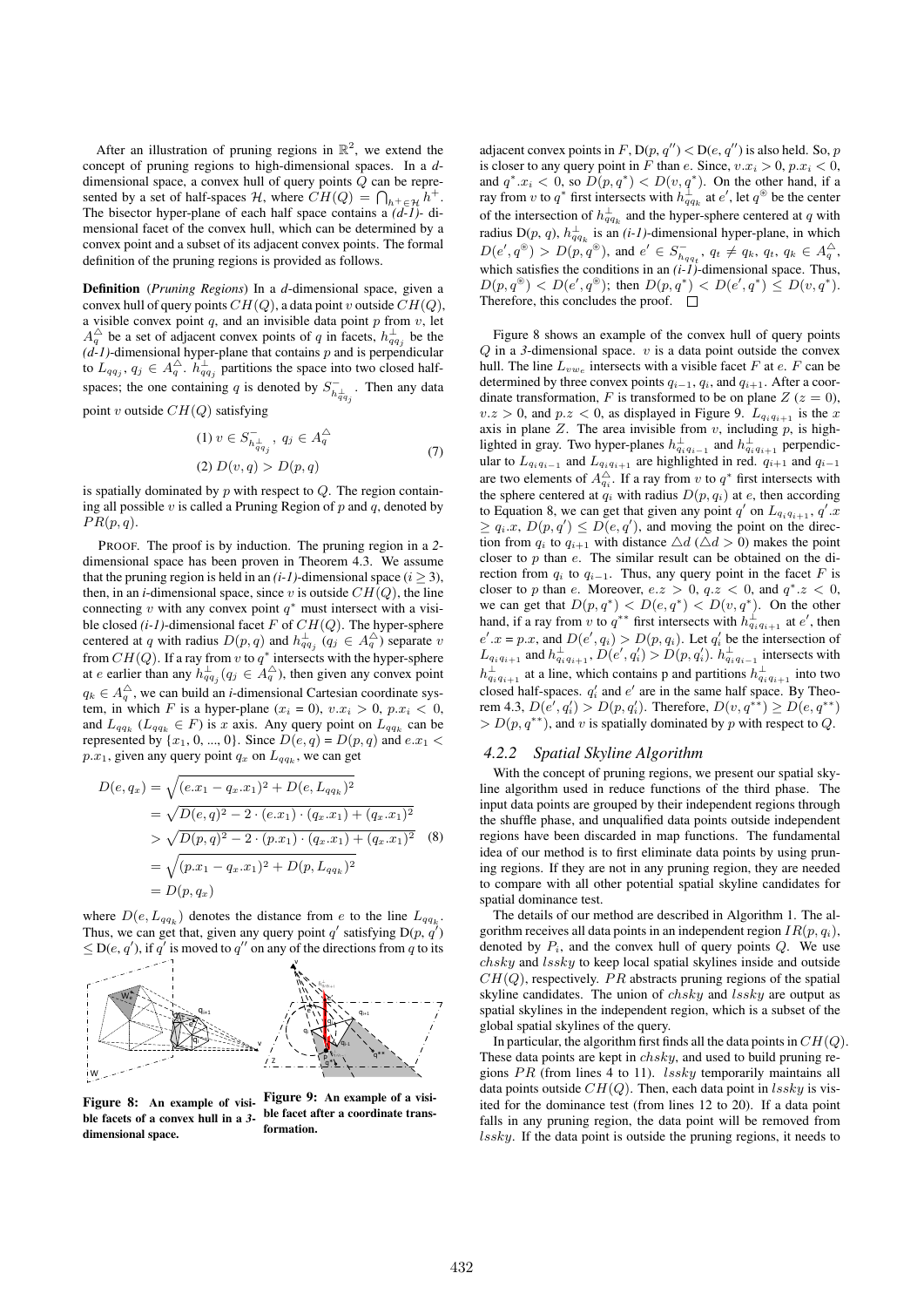| <b>Algorithm 1</b> Spatial Skyline Algorithm                                         |  |  |  |  |  |
|--------------------------------------------------------------------------------------|--|--|--|--|--|
| <b>Input:</b> $P_i$ , $CH(Q)$<br><b>Output:</b> $\textit{lssky} \cup \textit{chsky}$ |  |  |  |  |  |
| 1: $lssky = \emptyset$ ;                                                             |  |  |  |  |  |
| 2: $chsky = \emptyset$ :                                                             |  |  |  |  |  |
| 3: $PR = \emptyset$ :                                                                |  |  |  |  |  |
| 4: for $\forall p \in P_i$ do                                                        |  |  |  |  |  |
| 5:<br><b>if</b> p is inside $CH(Q)$ then                                             |  |  |  |  |  |
| 6:<br>$chsky = chsky \cup \{p\};$                                                    |  |  |  |  |  |
| 7:<br>$PR = PR \cup PR(p, q_i);$                                                     |  |  |  |  |  |
| 8:<br>else                                                                           |  |  |  |  |  |
| 9:<br>$lssky = lssky \cup \{p\};$                                                    |  |  |  |  |  |
| 10:<br>end if                                                                        |  |  |  |  |  |
| $11:$ end for                                                                        |  |  |  |  |  |
| 12: for $\forall p \in \text{lssky}$ do                                              |  |  |  |  |  |
| 13:<br><b>if</b> p is in PR then                                                     |  |  |  |  |  |
| 14:<br>$lssky = lssky - {p};$                                                        |  |  |  |  |  |
| 15:<br>Continue:                                                                     |  |  |  |  |  |
| 16:<br>end if                                                                        |  |  |  |  |  |
| if $\exists p' \in (chsky \cup lssky), p' \neq p, p' \prec^Q p$ then<br>17:          |  |  |  |  |  |
| 18:<br>$lssky = lssky - {p}$ :                                                       |  |  |  |  |  |
| 19:<br>end if                                                                        |  |  |  |  |  |
| $20:$ end for                                                                        |  |  |  |  |  |
| 21: <b>return</b> <i>lssky</i> $\cup$ <i>chsky</i> ;                                 |  |  |  |  |  |
|                                                                                      |  |  |  |  |  |



Figure 10: An example of Figure 11: An example of  $Grid(lssky\cup chsky).$  $Grid(DR(lssky \cup chsky)).$ 

compare with all other data points in  $chsku$  and  $lssku$ , and will be eliminated if it is dominated.

To minimize the cost of the dominance test in line 17, we use two multi-level grids,  $Grid(lssky \cup chsky)$  and  $Grid(DR(lssky \cup$  $chsky$ ), to maintain spatial skyline candidates and their dominator regions (defined in Section 3.1). The two grids are always synchronized; once there is a data point inserted into or removed from  $Grid(lssky \cup chsky), Grid(DR(lssky \cup chsky))$  is updated accordingly. Figures 10 and 11 display an example of the two grids. The cells at the bottom level keep the references of spatial skyline candidates and their dominator regions; parent cells maintain the proximity information of their child cells. In the dominance test of a new data point  $p$ , we first check if  $p$  is dominated by other data points. We calculate the dominator region of  $p$ , and visit  $Grid(lssku \cup chsku)$  from top to bottom to see if there is a data point falling in the dominator region. The iteration can stop at any intermediate level when either of the two conditions is satisfied: (1) all cells intersecting with the dominator region do not contain any data point  $(p$  is not dominated by spatial skyline candidates in  $\ell$ ssky ∪ chsky); (2) a cell inside the dominator region contains a data point ( $p$  is dominated by the data point). If  $p$  is not dominated, then we visit  $Grid(DR(lssky \cup chsky))$  in a similar manner to see if p dominates any data point in  $\ell$ sky ∪ chsky. If p falls in the dominator region of  $p'$ , then  $p'$  and its dominator region will be removed from both  $Grid(lssky \cup chsky)$  and  $Grid(DR(lssky\cup chsky)).$ 

## 4.3 Implementation Issues

In this subsection, we discuss three implementation issues in our solutions.

#### *4.3.1 Independent Region Pivot Selection*

In the second MapReduce phase, the search space is partitioned into a number of independent regions. The spatial skylines are calculated in parallel by reducers in the third MapReduce phase. The execution time of a parallel program is determined by the slowest process, and the spatial skyline algorithm takes longer on larger inputs. Thus, distributing the data points to reducers in a balanced manner is critical to our approach.

If the data points are uniformly distributed in the search space, the number of data points in an independent region is proportional to the volume of the independent region, which depends on the distance between the independent region pivot and the convex point. Theoretically, the point with equal distance to all convex points is the optimal independent region pivot, which could split data points in equal size. But the optimal pivot may not exist in irregular convex hull. Moreover, the point that minimizes the total volume of independent regions would be an alternative optimal pivot. However, the cost of finding the point is expensive. Thus, we turn to an approximation method in our implementation. After the convex hull is calculated, we choose the center of the Minimum Bounding Rectangle (MBR) of the convex hull as the independent region pivot. The experimental results of varying independent region pivots can be found in Section 5.6.

#### *4.3.2 Independent Region Merging*

In the third phase of our solution, a reducer processes data points in an independent region. The number of reducers needed in the spatial skyline calculation depends on the number of independent regions or the number of convex points in the convex hull of query points Q. Since the size of the convex hull would be large, the task maintenance and communication overhead in MapReduce framework would be unacceptably high.

Thus, there are two merging strategies that can be applied to our proposed solution if the number of independent regions is much greater than the number of available computing resources. In the strategies, we assume that objects are uniformly distributed in the search space. The smaller the total volume of independent regions is, the less the number of objects are processed in spatial skyline computation.

Shortest distance merging. In this method, we merge the closest pair of two neighboring independent regions. The distance of two independent regions is evaluated by the distance between the centers of the independent regions. We assume that there is higher possibility that two independent regions overlap with each other if they are close. Merging two overlapped independent regions may reduce the cost of spatial skyline computation for the following two reasons: (1) the objects in the overlapping region are fed to one reducer instead of two, which minimizes the total number of objects in the spatial dominance test; (2) the pruning regions of the independent regions are also merged; more objects could be eliminated without the dominance test. Take Figure 5 for example,  $q_1$  and  $q_2$  are the closest pair of convex points in the figure.  $IR(p_1, q_1)$ and  $IR(p_1, q_2)$  are merged, and the new independent region is denoted by  $IR(p_1, \{q_1, q_2\})$ . So,  $p_3$  and  $p_8$  are only processed by the reducer, which receives  $IR(p_1, \{q_1, q_2\})$ . The pruning region of  $IR(p_1, \{q_1, q_2\})$  is  $PR(p_1, q_1) \cup PR(p_1, q_2)$ .

In our implementation, we iterate the convex hull in counter clockwise order, and calculate the distance between every pair of two consecutive independent regions. Let  $n$  be the number of computing resources available to the spatial skyline evaluation and  $m$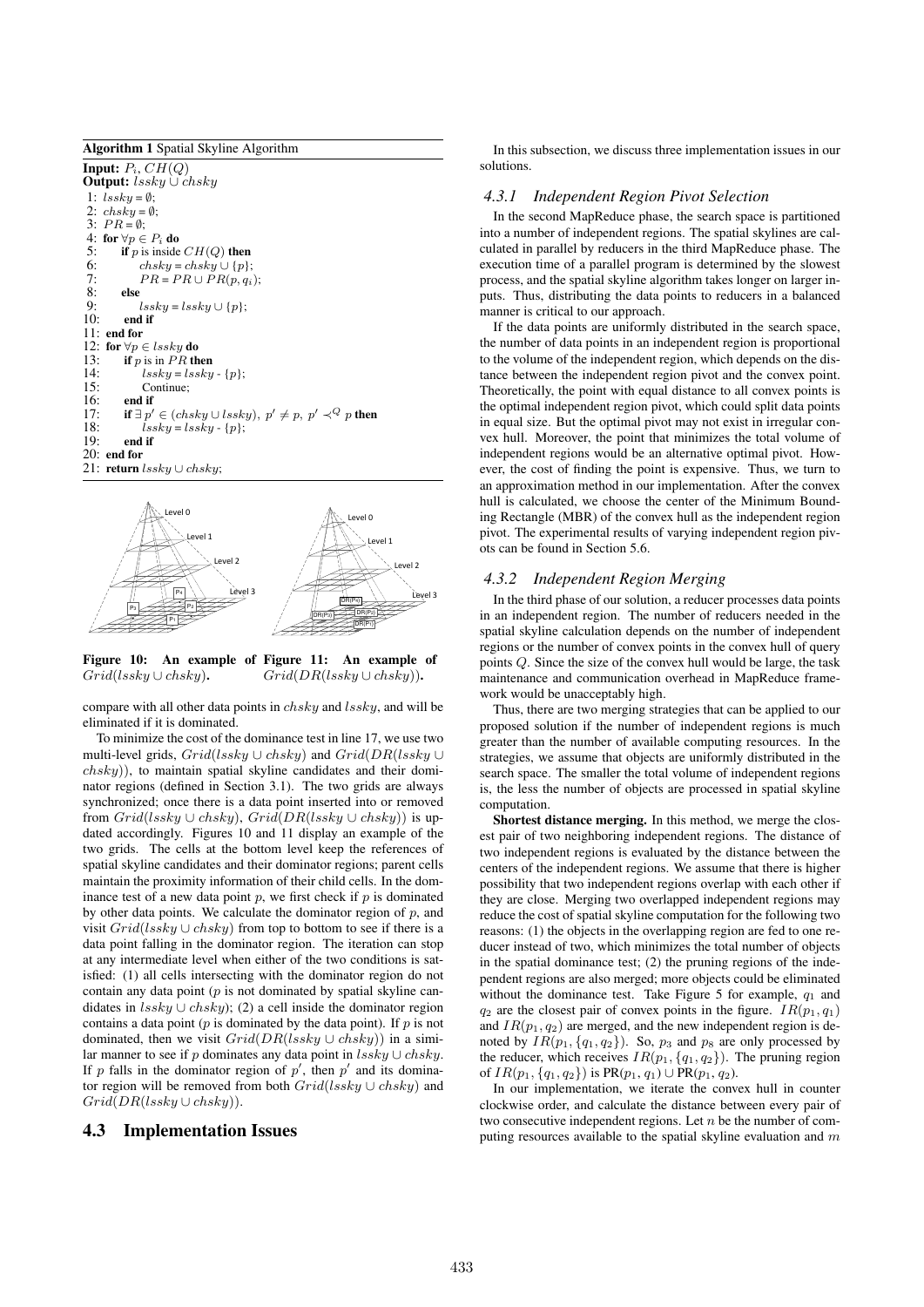

Figure 12: Volume of overlap- Figure 13: ping region of two independent independent regions in a *2* regions. An example of dimensional space.

be the number of convex points, we will merge the top  $m - n$  $(m > n)$  closest pairs of the independent regions (the number of pairs of independent regions is equal to the number of convex points).

Threshold-based merging. An alternative strategy merges independent regions by considering the volume of the overlapping region of two independent regions. In this method, we visit the independent regions in counter clockwise order. Given two consecutive independent regions, we calculate the ratio of volume of the overlapping region of the two independent regions to the volume of the smaller independent region. If the ratio is higher than a specific threshold, the two independent regions will be merged. Another difference from the first method is that two or more independent regions may be merged if they are close to each other. The ratio can be defined as follows.

$$
ratio(q_1, q_2) = \frac{Vol^d(IR(p_1, q_1)) \cap Vol^d(IR(p_1, q_2))}{Vol^d(IR(p_1, q_2))}
$$
(9)

where  $IR(p_1, q_1)$  and  $IR(p_1, q_2)$  are two consecutive independent regions,  $Vol<sup>d</sup>(IR(p<sub>1</sub>, q<sub>2</sub>))$  denotes the volume of  $IR(p<sub>1</sub>, q<sub>2</sub>)$  in a *d*-dimensional space, and  $Vol<sup>d</sup>(IR(p<sub>1</sub>, q<sub>1</sub>)) \ge Vol<sup>d</sup>(IR(p<sub>1</sub>, q<sub>2</sub>)).$ 

Moreover, the volume of the overlapping region of two independent regions (two spheres) can be calculated as follows (See Figures 12 and 13).

$$
Vold(IR(p1, q1) \cap IR(p1, q2)) =
$$

$$
\int_{u_0}^{r_1} Vold-1(h) du + \int_{t_0}^{r_2} Vold-1(h) dt
$$
 (10)

where  $Vol^{d-1}(h)$  denotes the volume of the sphere with radius h in a (d-1)-dimensional space,  $h = (r_1^2 - u^2)^{1/2} = (r_2^2 - t^2)^{1/2}$ .  $u_0$  and  $t_0$  are the lower bounds of the integrals, where  $u_0 = \frac{r_1^2 - r_2^2 + D(q_1, q_2)^2}{2D(q_1, q_2)}$  $2D(q_1,q_2)$ and  $t_0 = \frac{r_2^2 - r_1^2 + D(q_1, q_2)^2}{2D(q_1, q_2)}$  $\frac{p_1+D(q_1,q_2)}{2D(q_1,q_2)}$ .  $D(q_1,q_2)$  denotes the distance between  $q_1$  and  $q_2$ .

Figure 12 shows an example of the independent region merging in a 2-dimensional space. Line  $l_{pp'}$  decomposes the overlapping region into two sub-regions. The length of  $l_{pp'}$  is denoted by  $V^1(h)$ = 2h. If we move  $l_{pp'}$  towards  $q_1$  and  $q_2$ , respectively, then, the volume of the two sub-regions is the sum of integral of  $V^{d-1}(h)$ in the overlapping area. In a  $d$ -dimensional space,  $l_{pp'}$  becomes a sphere in a  $(d-1)$ -dimensional hyper-plane, and h is the radius of the sphere.

In a 2-dimensional space,  $ratio(q_1, q_2)$  can be calculated as follows,

$$
ratio(q_1, q_2) = \frac{Vol^2(IR(p, q_1)) \cap Vol^2(IR(p, q_2))}{Vol^2(IR(p, q_1))}
$$
  
= 
$$
\frac{\int_{u_0}^{r_1}(h)du + \int_{t_0}^{r_2}(h)dt}{Vol^2(IR(p, q_1))}
$$
  
= 
$$
\frac{r^2 cos^{-1}(\frac{d^2 + r_1^2 - r_2^2}{2dr_2}) + r^1 cos^{-1}(\frac{d^2 + r_2^2 - r_1^2}{2dr_1})}{\pi r_1^2}
$$
 (11)

#### *4.3.3 Duplicate Elimination*

The third issue is that our solution may produce duplicates since a data point may locate in two or more independent regions. If the data point is a spatial skyline, it will be written to the results of the query by multiple reducers. To eliminate the duplicates, we associate a unique independent region identifier to each data point, which indicates that the data point will be output as a spatial skyline by the reducer which processes data points in the independent region. Reducers processing data points in other independent regions will not output the data point even if it is a spatial skyline. Take Figure 4 as an example,  $p_5$  is a data point in  $IR(p_1, q_2)$  and  $IR(p_1, q_3)$ . If the identifier of  $IR(p_1, q_2)$  is associated with  $p_5$ , and  $p_5$  is a spatial skyline,  $p_5$  is output only by the reducer processing data points in  $IR(p_1, q_2)$ .

## 5. EXPERIMENTAL VALIDATION

In this section, we evaluate the performance of the proposed MapReduce-based solution over synthetic and real-word datasets. Our proposed algorithm is denoted by  $PSSKY$ -G-IR-PR, which combines the concepts of independent regions, pruning regions, and multi-level grid data structure for efficient query evaluation. Since none of the existing solutions can be easily extended to address spatial skyline queries in parallel, we developed two singlephase MapReduce-based solutions as baselines, PSSKY and PSSKY-G. PSSKY applies a random data partitioning method to split data points. Each mapper uses BNL to produce local spatial skylines by comparing every pair of data points, and a reducer merges the local results and outputs the global spatial skylines.  $PSSKY-G$  works similarly to  $PSSKY$  except that  $PSSKY$ -G utilizes multi-level grid data structure for efficient spatial dominance test. Since all three solutions use the same algorithm in convex hull computation, we will focus primarily on the investigation of the overall performance of solutions and the effect of independent regions and pruning regions on spatial skyline computation in the second and third MapReduce phases. All solutions were implemented in Java on Hadoop 2.6, which is an open source implementation of the MapReduce framework [1].

In the experiments, the real-word datasets were downloaded from Geonames<sup>1</sup>. We retrieved 11 million objects (streams, schools, etc.) in the United States, and used them as data points and query points. The data points in our synthetic datasets are randomly generated under uniform distribution in a *2*-dimensional space. Similarly with [23], the query points were also generated in a specified region at the center of the search space. By default, there are 10 convex points in the convex hull of query points. The area covered by the Minimum Bounding Rectangle (MBR) of query points is fixed at 1% of the search space. The experiments were conducted on a 12-node shared-nothing cluster. Each node is equipped with 19 Intel Xeon 2.2 GHz processors and 128 GBytes of memory. All nodes are connected by GigaBit Ethernet network. All results were recorded after the system model reached a steady state.

<sup>1</sup> http://www.geonames.org/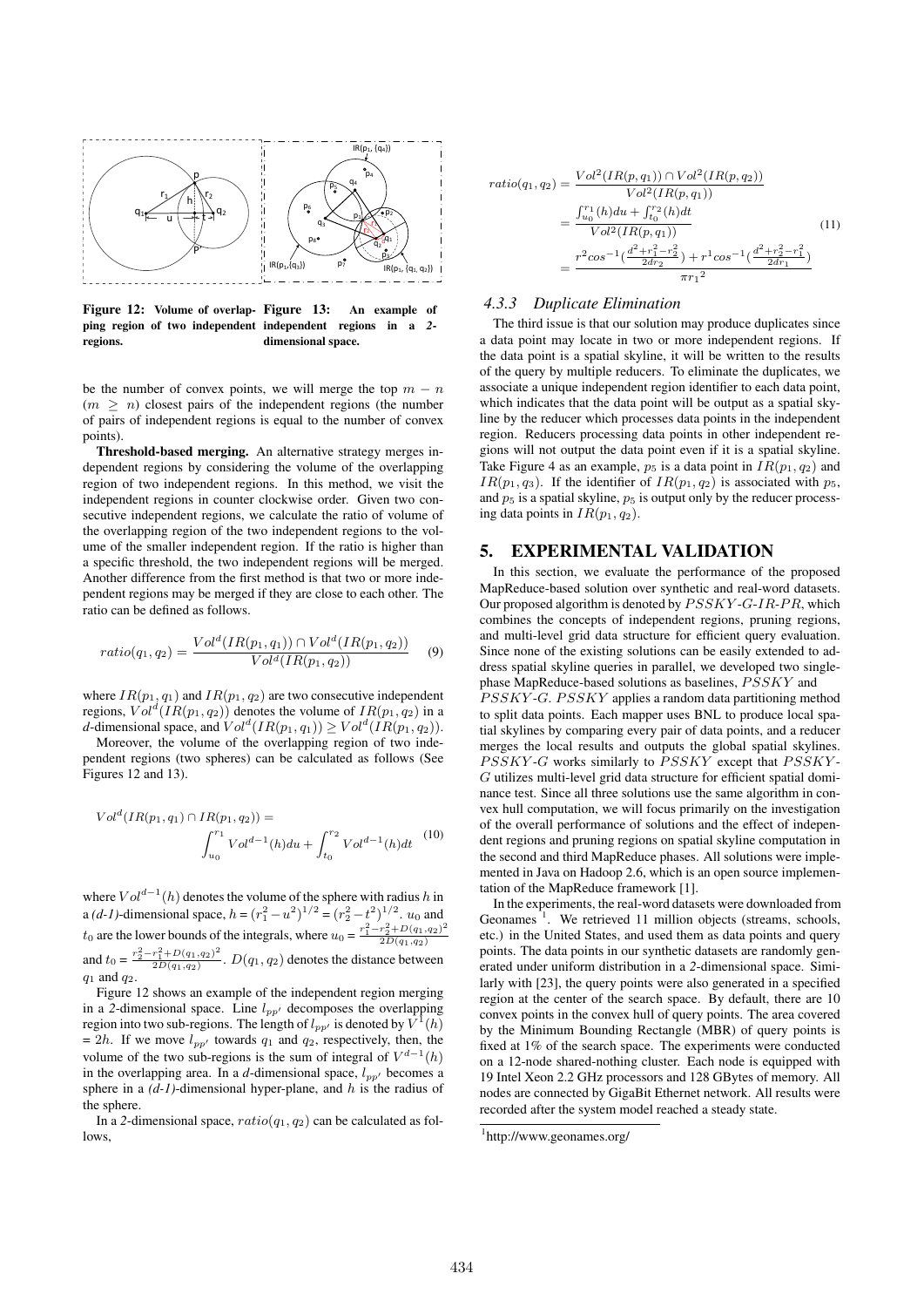

Figure 14: The overall execution time of the three solutions by varying dataset cardinality.

# 5.1 Scalability with Cardinality

First of all, we evaluate the effect of data cardinality on all three solutions. We vary the cardinality of both synthetic and real-world datasets from 100 to 500 million and 2 to 10 million data points, respectively. As Figure 14 displays, the execution time of all solutions increase when the datasets grow. The growth rate of  $\overline{PSSKY}$ - $G$ -IR-PR over synthetic datasets is lower than  $\overline{PSSKY}$  and  $\overline{PS}$  $SKY$ -G. In addition, on average,  $PSSKY$ -G-IR-PR executes around 90% faster than  $\overline{PSSKY}$  and 32% faster than  $\overline{PSSKY}$ - $G$ , respectively. The reason is that  $PSSKY-G-IR-PR$  is able to parallelize the spatial skyline evaluation by applying the concept of independent regions and efficiently filter out unqualified data points in pruning regions. Moreover, a performance improvement was observed when comparing  $\overline{PSSKY}$ -G with  $\overline{PSSKY}$ , because the multi-level grid data structure is employed to efficiently access the proximity information of data points for the dominance test.

# 5.2 Effect of Independent Regions and Pruning Regions on Spatial Skyline Algorithms

To evaluate the effectiveness of independent regions and pruning regions on the query evaluation, we compare the execution time of spatial skyline computation in  $PSSKY$ -G-IR-PR (the execution time of reducers in the third MapReduce phase) with the ones in PSSKY and PSSKY-G. The cardinality of synthetic and realworld datasets varies from 100 to 500 million and 2 to 10 million data points.As Figure 15 shows, the execution time of all solutions increase when the datasets grow. The execution time of  $PSSKY$ increases rapidly due to high complexity of spatial skyline computation. The growth rate of  $\overline{PSSKY}$ -G-IR-PR is the lowest, because all data points can be processed in parallel and a significant portion of data points can be discarded without dominance test. Moreover, the reducer that merges spatial skylines becomes a bottleneck in  $PSSKY$  and  $PSSKY-G$ , which consumes 50% to 90% of the total execution time over large synthetic and real-world datasets.

# 5.3 Effect of Number of Nodes

We evaluate the speedup of proposed solutions by scaling up the size of our cluster. The real and uniform datasets are fixed at 10



Figure 15: The execution time of spatial skyline algorithms by varying dataset cardinality.



Figure 16: The number of dominance test by varying dataset cardinality.

million and 100 million objects. The cardinality of cluster nodes varies from 2 to 12.

In Figure 17, the execution time of all solutions drops as the size of the cluster increases. As expected, PSSKY always consumes more execution time than  $PSSKY-G$  and  $PSSKY-G-IR-PR$ while scaling up the cluster. On average,  $\overline{PSSKY}$ -G-IR-PR enjoys the highest dropping rate. Take experiments on real world data for example,  $\overline{PSSKY}$ -G-IR-PR drops 34.35% when scaling up to 8 nodes, PSSKY-G only drops 27%; the dropping rate of  $PSSKY$  is constantly lower than  $20\%$  in all experiments. The reason is that more map or reduce tasks can be executed in parallel with more computing resources. However, even all three methods will take advantage of mapper parallelism, only reducers of  $PSSKY$ -G-IR-PR run in parallel, because the global region is partitioned into independent regions; the skyline results in each independent region do not depend on the ones in other independent regions.

For both synthetic and real data,  $PSSKY$ -G-IR-PR performs approximately 50% better than  $PSSKY-G$  and 80% better than  $PSSKY$  in terms of execution time.

# 5.4 Effect of Pruning Regions

We also evaluate the effect of pruning regions by comparing the number of dominance tests among three solutions. The cardinality of synthetic and real-world datasets varies from 100 to 500 million and 2 to 10 million data points. Figure 16 displays the number of dominance test in the three solutions over the datasets. As expected, PSSKY always suffers from more dominance tests than PSSKY-G and PSSKY-G-IR-PR. Using multi-level grid data structure can reduce the cost of the dominance test, because, instead of access all data points,  $\overline{PSSKY}$ -G only needs to visit data points in the cells that intersect with dominator regions of other data points. Moreover, the effect of pruning regions can be observed by comparing the results of  $PSSKY-G$  and  $PSSKY-G$ IR-PR. Although data points locating at two or more independent regions may introduce subtle overhead in data point comparison,  $PSSKY$ -G-IR- $PR$  can save more time in the dominance test by utilizing the concept of pruning regions. According to our experiments, there are a small number of duplicate data points generated



Figure 17: The overall execution time of the three solutions by varying nodes cardinality.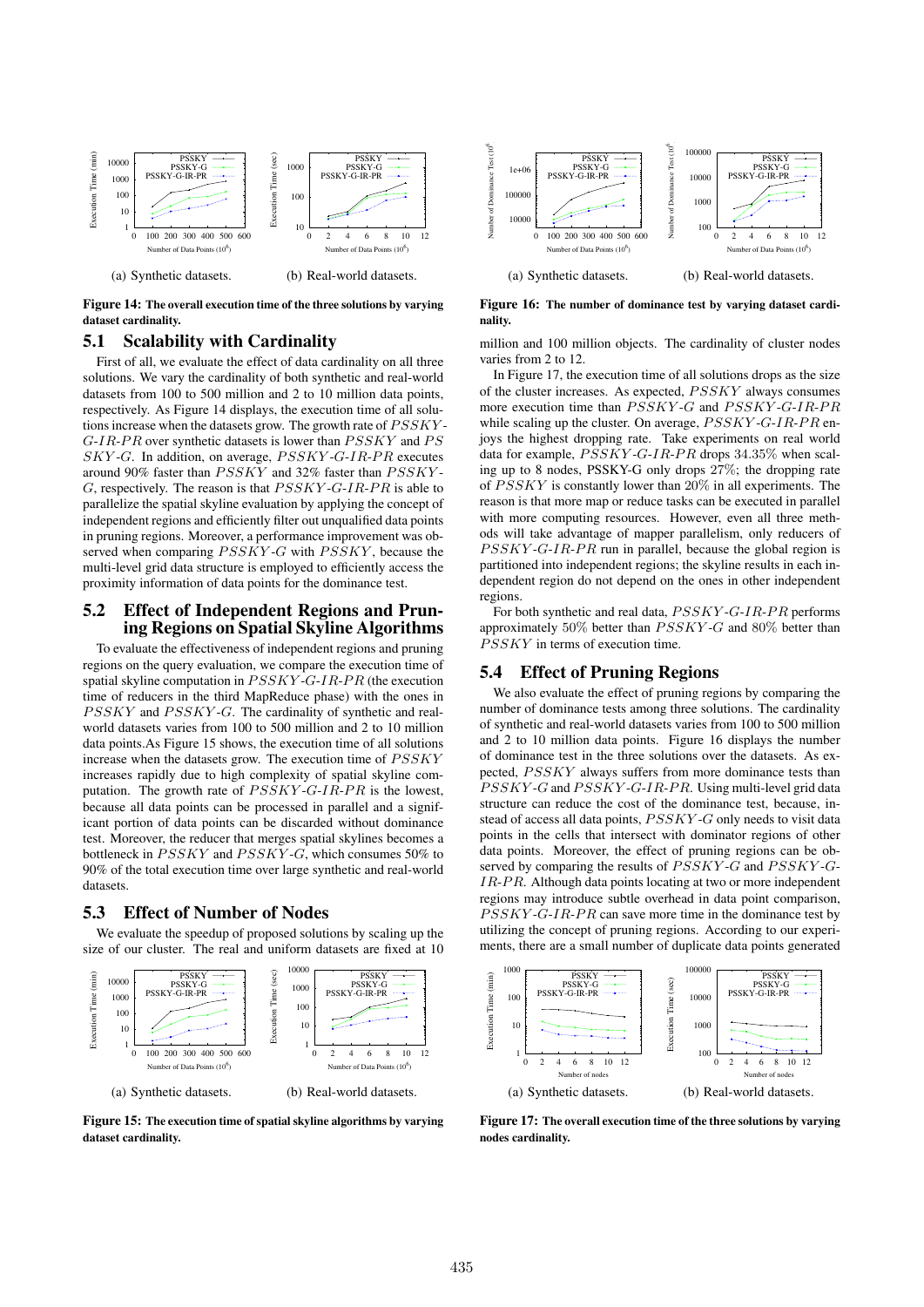Table 2: Effectiveness of pruning regions by varying dataset cardinality.

| Synthetic<br><b>DataSets</b>  | Number of Data Points (million) |              |  |  |  |  |  |
|-------------------------------|---------------------------------|--------------|--|--|--|--|--|
|                               |                                 |              |  |  |  |  |  |
|                               |                                 |              |  |  |  |  |  |
| Real-world<br><b>DataSets</b> | Number of Data Points (million) |              |  |  |  |  |  |
|                               |                                 |              |  |  |  |  |  |
|                               |                                 | $\mathbf{U}$ |  |  |  |  |  |

by  $\textit{PSSKY-G-IR-PR}.$  Combining the experiments shown in Figure 15,  $\textit{PSSKY-G-IR-PR}$  only takes a few minutes longer if there are additional 100 million dominance test are performed by  $PSSKY$ -G-IR-PR. Note that these dominance tests may be conducted in parallel in  $PSSKY$ -G-IR-PR.

Table 2 shows the power of pruning regions in terms of data point reduction rate by varying cardinality of datasets. The reduction rate is defined by the average percentage of data points eliminated by pruning regions in independent regions. We find that around 27% of data points in synthetic datasets fall in pruning regions, and can be discarded by  $PSSKY-G-IR-PR$  while there are around 9% of real-world data points that can be pruned without the dominance test. Moreover, the object elimination rate is slightly changed for large real-world datasets. The reason is that the number of data points varies in the experiments, but the number of query points and its convex hull are fixed. Theoretically, if data points are uniformed distributed, the effectiveness of the Pruning Region only depends on the volume of Pruning Regions. Increasing the density of data points over a large data point datasets does not help much to generate larger pruning regions. Thus, the reduction rate over synthetic datasets remains unchanged, and there is slight change in the reduction rate over real-world datasets due to the non-uniform distribution of data points.

Table 3 shows the power of pruning regions in terms of data point reduction rate by varying the distribution of data points. We replace 5%, 10%, 15%, and 20% of uniform data points with anticorrelated data points. For example, the experiments performed over datasets with 20% anti-correlated and 80% uniform data points are displayed in the first row of the results in Table 3. We find that the reduction rate remains the same over datasets under the same distribution of data points. Moreover, when 20% of anticorrelated data points are generated in datasets, only 2% difference is observed in the experiments, which tells us that the ratio of the volume of independent regions and pruning regions to that of the search space is small. In other words, if 20% data points are moved to the central area of the search space, there are only 2% of data points moved outside the pruning regions.

#### 5.5 Effect of Query Points

We investigate the effect of the area covered by the convex hull of query points on the solutions in this subsection. We fix the size of data points at 100 million. The ratio of the area covered by the MBR of query points to the search space ranges from  $1\%$  to  $2.5\%$ . The number of Convex Hull query points selected for real-world

Table 3: Effectiveness of pruning regions by varying dataset distribution.

| DataSets            | Number of Data Points (million) |          |          |          |          |  |
|---------------------|---------------------------------|----------|----------|----------|----------|--|
|                     | 100                             | 200      | 300      | 400      | 500      |  |
| 20% anti-correlated | 24%                             | 24%      | 24%      | 24%      | 24%      |  |
| 15% anti-correlated | $24.7\%$                        | $24.7\%$ | $24.7\%$ | $24.7\%$ | $24.7\%$ |  |
| 10% anti-correlated | $25.3\%$                        | $25.3\%$ | $25.3\%$ | $25.3\%$ | 25.3%    |  |
| 5% anti-correlated  | 26%                             | 26%      | 26%      | 26%      | 26%      |  |



Figure 18: The overall execution time of the three solutions by varying the MBR of the convex hull of query points.



Figure 19: The execution time of spatial skyline algorithms by varying the MBR of the convex hull of query points.

datasets are 10, 14, 17, and 23, and that for synthetic datasets are 10, 12, 14, and 16, respectively. Figure 18 displays the overall execution time of solutions over synthetic and real-world datasets. The ratios of the MBR of the convex hull of query points are indicated by  $x$  axis. Intuitively, a larger convex hull may help to reduce the cost of the dominance test because more data points would locate in the convex hull, and can be output as spatial skylines without dominance test. However, our experimental results show that the entire process of query evaluation takes longer. The reason is that there are more data points in the search region, and the number of data points requiring dominance test becomes larger. Take Figure 2 for example, a convex hull is represented by  $q_1$ ,  $q_2$ , and  $q_3$ .  $p_1$  is used to generate three independent regions. If the convex hull grows larger, the area covered by the three independent regions will become larger accordingly. Thus, more data will be located in the independent regions, and be processed by reducers in the third MapReduce phase.

The evidence is also displayed in Figure 19 and 20. Figure 19 shows the execution time of spatial skyline computation and the number of dominance tests grow rapidly when the MBRs of the convex hull of query points cover larger areas. A similar results are observed in terms of the number of dominance test in Figure 20.

#### 5.6 Effect of Independent Region Pivot Selection

We investigate the effect of independent region pivot selection on the query evaluation by varying the pivot on real world datasets. We



Figure 20: The number of dominance test in the three solutions by varying the MBR covered by query points.